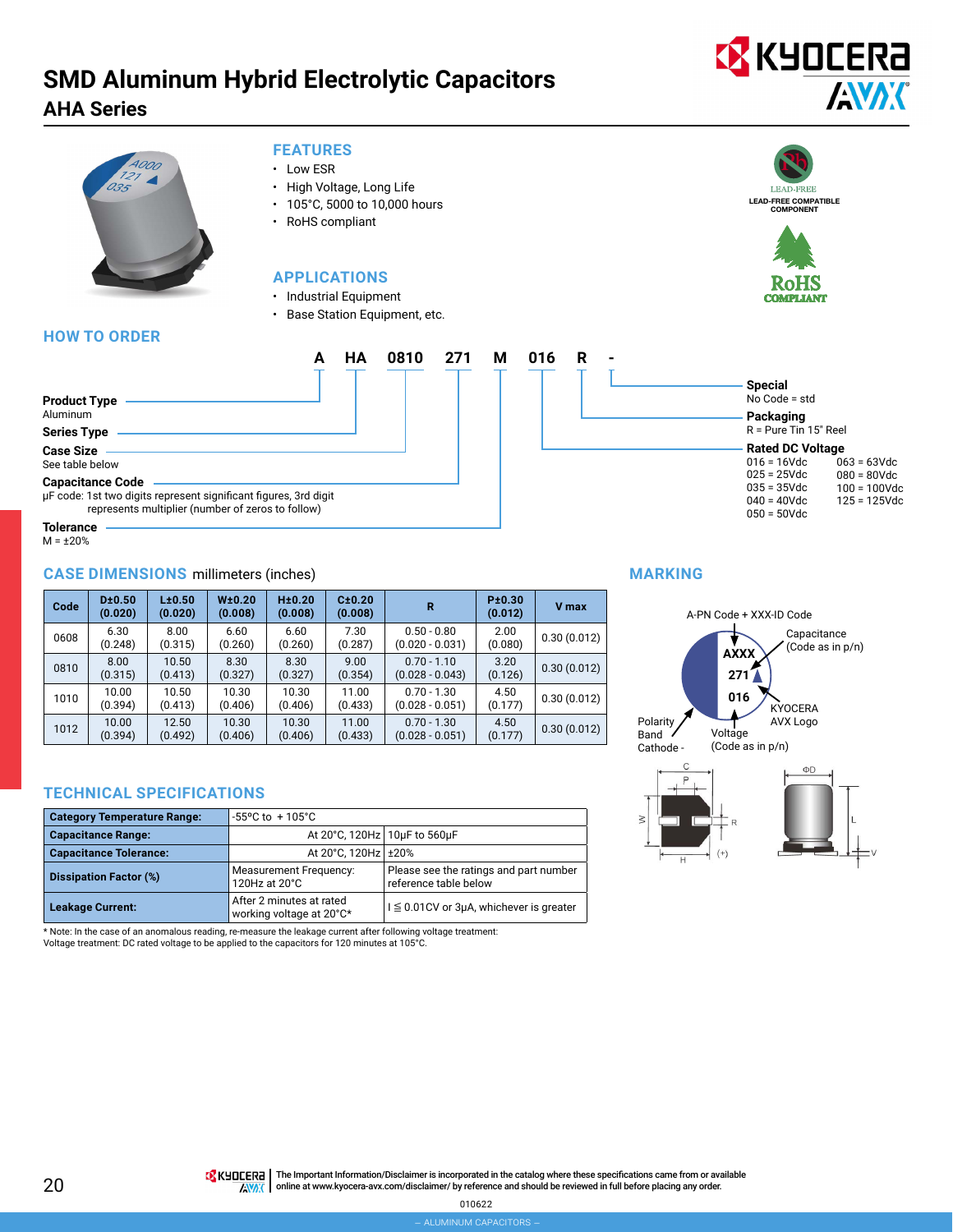

#### **CAPACITANCE AND RATED VOLTAGE RANGE (FIGURES DENOTES CASE SIZE)**

|         | Capacitance | Rated Voltage DC (V <sub>R</sub> ) |            |      |            |            |            |            |             |             |
|---------|-------------|------------------------------------|------------|------|------------|------------|------------|------------|-------------|-------------|
| $\mu$ F | Code        | <b>16V</b>                         | <b>25V</b> | 35V  | <b>40V</b> | <b>50V</b> | 63V        | <b>80V</b> | <b>100V</b> | <b>125V</b> |
| 10      | 100         |                                    |            |      |            |            | 0608       |            | 1010        | 1010        |
| 12      | 120         |                                    |            |      |            |            |            | 1010       | 1010        |             |
| 15      | 150         |                                    |            |      |            | 0608       |            | 1010       | 1012        |             |
| 18      | 180         |                                    |            |      |            |            |            | 1012       |             |             |
| 22      | 220         |                                    |            |      |            |            | 0810       |            |             |             |
| 27      | 270         |                                    | 0608       |      | 0608       |            |            |            |             |             |
| 33      | 330         |                                    |            |      |            | 0810       | 0810, 1010 |            |             |             |
| 39      | 390         |                                    |            |      |            |            |            | 1010       |             |             |
| 47      | 470         |                                    |            | 0608 |            |            | 1010       |            |             |             |
| 56      | 560         |                                    |            |      | 0810       | 1010       | 1012       |            |             |             |
| 68      | 680         |                                    | 0608       |      |            |            |            |            |             |             |
| 82      | 820         |                                    |            |      |            | 1012       |            |            |             |             |
| 100     | 101         |                                    |            | 0810 | 1010       |            |            |            |             |             |
| 120     | 121         | 0608                               |            |      | 1012       |            |            |            |             |             |
| 150     | 151         |                                    | 0810       | 1010 |            |            |            |            |             |             |
| 220     | 221         |                                    |            | 1012 |            |            |            |            |             |             |
| 270     | 271         | 0810                               | 1010       |      |            |            |            |            |             |             |
| 330     | 331         |                                    | 1012       |      |            |            |            |            |             |             |
| 470     | 471         | 1010                               |            |      |            |            |            |            |             |             |
| 560     | 561         | 1012                               |            |      |            |            |            |            |             |             |

Released ratings

#### **RATINGS & PART NUMBER REFERENCE**

| Part No.        | <b>Case Size</b> | Capacitance<br>$(\mu F)$ | <b>Rated Voltage</b><br>(V) | <b>DCL Max.</b><br>$(\mu A)$ | DF Max.<br>(%) | <b>ESR Max.</b><br>@100kHz<br>$(m\Omega)$ | 100kHz RMS<br><b>Current</b><br>$(mA)/105^{\circ}C$ |  |  |
|-----------------|------------------|--------------------------|-----------------------------|------------------------------|----------------|-------------------------------------------|-----------------------------------------------------|--|--|
|                 |                  |                          | 16 Volt                     |                              |                |                                           |                                                     |  |  |
| AHA0608121M016R | 0608             | 120                      | 16                          | 19                           | 16             | 40                                        | 1500                                                |  |  |
| AHA0810271M016R | 0810             | 270                      | 16                          | 43                           | 16             | 26                                        | 2000                                                |  |  |
| AHA1010471M016R | 1010             | 470                      | 16                          | 75                           | 16             | 21                                        | 2600                                                |  |  |
| AHA1012561M016R | 1012             | 560                      | 16                          | 90                           | 16             | 15                                        | 3000                                                |  |  |
|                 |                  |                          | 25 Volt                     |                              |                |                                           |                                                     |  |  |
| AHA0608270M025R | 0608             | 27                       | 25                          | $\overline{7}$               | 16             | 70                                        | 1200                                                |  |  |
| AHA0608680M025R | 0608             | 68                       | 25                          | 17                           | 16             | 45                                        | 1400                                                |  |  |
| AHA0810151M025R | 0810             | 150                      | 25                          | 38                           | 16             | 27                                        | 1900                                                |  |  |
| AHA1010271M025R | 1010             | 270                      | 25                          | 68                           | 16             | 22                                        | 2500                                                |  |  |
| AHA1012331M025R | 1012             | 330                      | 25                          | 83                           | 16             | 16                                        | 2900                                                |  |  |
|                 |                  |                          | 35 Volt                     |                              |                |                                           |                                                     |  |  |
| AHA0608470M035R | 0608             | 47                       | 35                          | 16                           | 16             | 60                                        | 1300                                                |  |  |
| AHA0810101M035R | 0810             | 100                      | 35                          | 35                           | 16             | 30                                        | 1800                                                |  |  |
| AHA1010151M035R | 1010             | 150                      | 35                          | 53                           | 16             | 23                                        | 2400                                                |  |  |
| AHA1012221M035R | 1012             | 220                      | 35                          | 77                           | 16             | 17                                        | 2800                                                |  |  |
|                 |                  |                          | 40 Volt                     |                              |                |                                           |                                                     |  |  |
| AHA0608270M040R | 0608             | 27                       | 40                          | 11                           | 16             | 70                                        | 1200                                                |  |  |
| AHA0810560M040R | 0810             | 56                       | 40                          | 22                           | 16             | 32                                        | 1700                                                |  |  |
| AHA1010101M040R | 1010             | 100                      | 40                          | 40                           | 16             | 24                                        | 2400                                                |  |  |
| AHA1012121M040R | 1012             | 120                      | 40                          | 48                           | 16             | 18                                        | 2700                                                |  |  |
| 50 Volt         |                  |                          |                             |                              |                |                                           |                                                     |  |  |
| AHA0608150M050R | 0608             | 15                       | 50                          | 8                            | 16             | 80                                        | 1200                                                |  |  |
| AHA0810330M050R | 0810             | 33                       | 50                          | 17                           | 16             | 35                                        | 1600                                                |  |  |
| AHA1010560M050R | 1010             | 56                       | 50                          | 28                           | 16             | 25                                        | 2300                                                |  |  |
| AHA1012820M050R | 1012             | 82                       | 50                          | 41                           | 16             | 19                                        | 2600                                                |  |  |

All technical data relates to an ambient temperature of +25C. Capacitance and DF are measured at 120Hz, 0.5RMS with DC bias of 2.2 volts. DCL is measured at rated voltage after 5 minutes.

**TA KHOLERA** The Important Information/Disclaimer is incorporated in the catalog where these specifications came from or available AVAX online at [www.kyocera-avx.com/disclaimer/](http://www.kyocera-avx.com/disclaimer/) by reference and should be reviewed in full before placing any order.

060921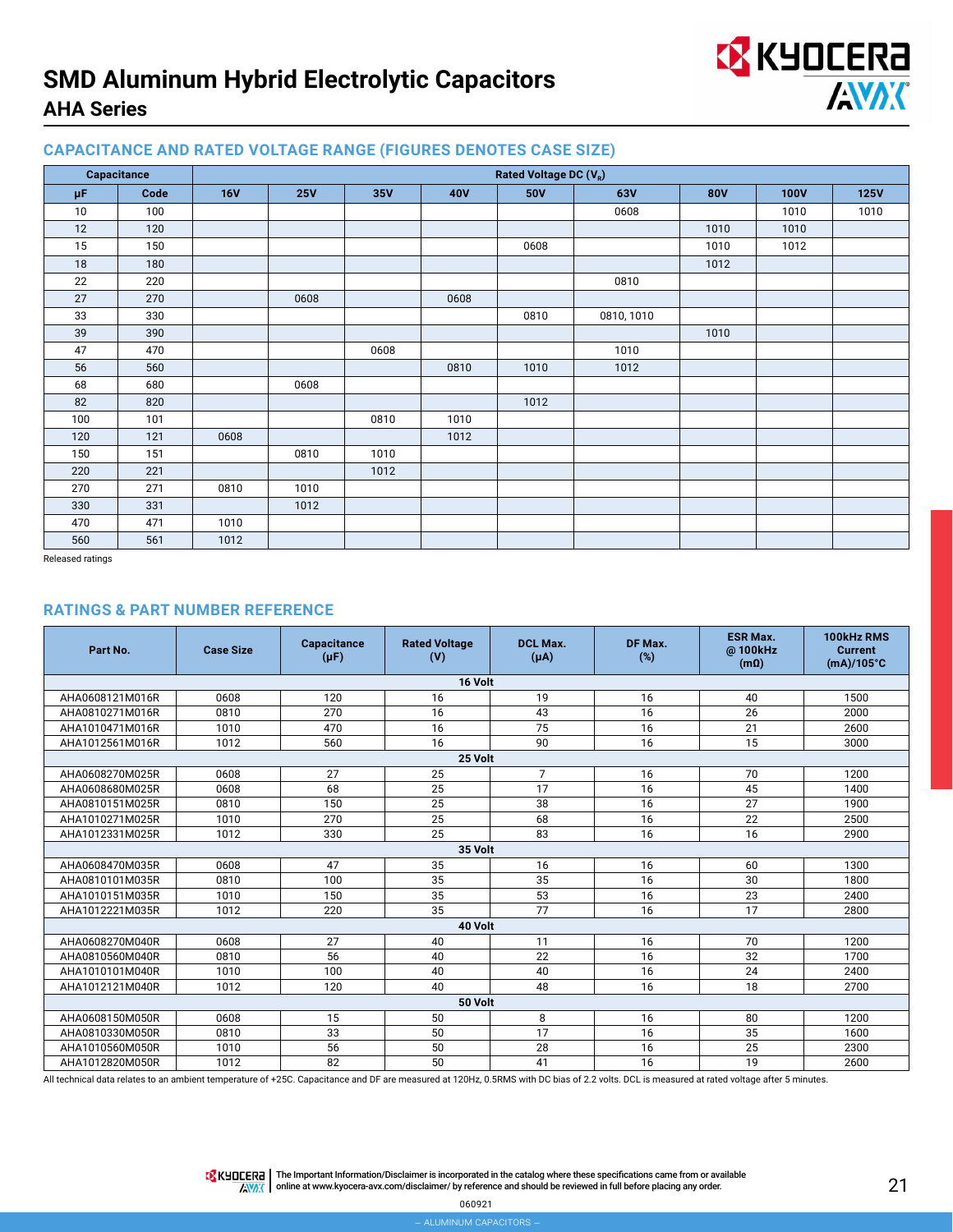

#### **RATINGS & PART NUMBER REFERENCE**

| Part No.        | <b>Case Size</b> | <b>Capacitance</b><br>$(\mu F)$ | <b>Rated Voltage</b><br>(V) | DCL Max.<br>$(\mu A)$ | DF Max.<br>(%) | <b>ESR Max.</b><br>@ 100kHz<br>$(m\Omega)$ | 100kHz RMS<br><b>Current</b><br>$(mA)/105^{\circ}C$ |  |  |  |  |
|-----------------|------------------|---------------------------------|-----------------------------|-----------------------|----------------|--------------------------------------------|-----------------------------------------------------|--|--|--|--|
| 63 Volt         |                  |                                 |                             |                       |                |                                            |                                                     |  |  |  |  |
| AHA0608100M063R | 0608             | 10                              | 63                          | 6                     | 16             | 100                                        | 1000                                                |  |  |  |  |
| AHA0810220M063R | 0810             | 22                              | 63                          | 14                    | 16             | 40                                         | 1500                                                |  |  |  |  |
| AHA0810330M063R | 0810             | 33                              | 63                          | 21                    | 16             | 40                                         | 1500                                                |  |  |  |  |
| AHA1010330M063R | 1010             | 33                              | 63                          | 21                    | 16             | 30                                         | 2100                                                |  |  |  |  |
| AHA1010470M063R | 1010             | 47                              | 63                          | 30                    | 16             | 30                                         | 2100                                                |  |  |  |  |
| AHA1012560M063R | 1012             | 56                              | 63                          | 35                    | 16             | 22                                         | 2400                                                |  |  |  |  |
|                 | 80 Volt          |                                 |                             |                       |                |                                            |                                                     |  |  |  |  |
| AHA1010120M080R | 1010             | 12                              | 80                          | 10                    | 16             | 70                                         | 1600                                                |  |  |  |  |
| AHA1010150M080R | 1010             | 15                              | 80                          | 12                    | 16             | 70                                         | 1600                                                |  |  |  |  |
| AHA1012180M080R | 1012             | 18                              | 80                          | 14                    | 16             | 50                                         | 1800                                                |  |  |  |  |
| AHA1010390M080R | 1010             | 39                              | 80                          | 31                    | 16             | 70                                         | 1600                                                |  |  |  |  |
|                 |                  |                                 | 100 Volt                    |                       |                |                                            |                                                     |  |  |  |  |
| AHA1010100M100R | 1010             | 10                              | 100                         | 10                    | 16             | 80                                         | 1400                                                |  |  |  |  |
| AHA1010120M100R | 1010             | 12                              | 100                         | 12                    | 16             | 80                                         | 1400                                                |  |  |  |  |
| AHA1012150M100R | 1012             | 15                              | 100                         | 15                    | 16             | 80                                         | 1600                                                |  |  |  |  |
|                 |                  |                                 | 125 Volt                    |                       |                |                                            |                                                     |  |  |  |  |
| AHA1010100M125R | 1010             | 10                              | 125                         | 13                    | 16             | 90                                         | 1200                                                |  |  |  |  |

All technical data relates to an ambient temperature of +25C. Capacitance and DF are measured at 120Hz, 0.5RMS with DC bias of 2.2 volts. DCL is measured at rated voltage after 5 minutes.

#### **FREQUENCY COEFFICIENT OF PERMISSIBLE RIPPLE CURRENT**

| <b>Capacitance Range</b> | 100Hz $\leq$ F(Hz) < 1K | $1K \leq F(Hz) < 10K$ | $10K \leq F(Hz) < 100K$ | 100K(Hz) $\leq$ F |
|--------------------------|-------------------------|-----------------------|-------------------------|-------------------|
| $4.7 < C \leq 33$        | 0.05                    | ა.32                  | 0.67                    | 1.00              |
| 33 < C                   | 0.10                    | 0.35                  | 0.70                    | 1.00              |

#### **QUALIFICATION TABLE**

|                                    | AHA series (Temperature range -55°C to +105°C)                                                                                                                                          |                           |                                            |  |  |  |  |
|------------------------------------|-----------------------------------------------------------------------------------------------------------------------------------------------------------------------------------------|---------------------------|--------------------------------------------|--|--|--|--|
| <b>Test</b>                        | <b>Condition</b>                                                                                                                                                                        |                           | <b>Characteristics</b>                     |  |  |  |  |
|                                    |                                                                                                                                                                                         | <b>Visual examination</b> | no visible damage                          |  |  |  |  |
|                                    | The following specifications shall be satisfied when the                                                                                                                                | ΔC/C                      | $\leq$ ±30% of the initial limit           |  |  |  |  |
| <b>Endurance</b>                   | capacitors are restored to 20°C after the rated voltage is<br>applied for 5000 to 10,000 hours at 105°C.                                                                                | DF                        | $\leq$ 200% of the initial specified limit |  |  |  |  |
|                                    | $\Phi$ 6.3 = 5000hrs, D $\geq$ $\Phi$ 8 = 10,000hrs                                                                                                                                     | <b>ESR</b>                | $\leq$ 200% of the initial specified limit |  |  |  |  |
|                                    |                                                                                                                                                                                         | <b>DCL</b>                | $\leq$ Initial specified limit or less     |  |  |  |  |
|                                    |                                                                                                                                                                                         | <b>Visual examination</b> | no visible damage                          |  |  |  |  |
|                                    | The following specifications shall be satisfied when the<br>capacitors are restored to 20°C after subjection them to store<br>at 60°C, 90 to 95% RH for 1000 hours, without DC applied. | $\Delta C/C$              | $\leq$ ±30% of the initial limit           |  |  |  |  |
| <b>Damp Heat (Steady</b><br>State) |                                                                                                                                                                                         | DF                        | $\leq$ 200% of the initial specified limit |  |  |  |  |
|                                    |                                                                                                                                                                                         | <b>ESR</b>                | $\leq$ 200% of the initial specified limit |  |  |  |  |
|                                    |                                                                                                                                                                                         | <b>DCL</b>                | $\leq$ Initial specified limit or less     |  |  |  |  |
|                                    | The capacitors shall be subjected to 1000 cycles each                                                                                                                                   | <b>Visual examination</b> | no visible damage                          |  |  |  |  |
|                                    | consisting of charge with the surge voltages specified at                                                                                                                               | $\Delta C/C$              | $\leq$ ±30% of the initial limit           |  |  |  |  |
| <b>Surge Voltage</b>               | 15-35°C for 30 seconds.                                                                                                                                                                 | DF                        | $\leq$ 200% of the initial specified limit |  |  |  |  |
|                                    | Through a protective resistor ( $R = 1k\Omega$ ) and discharge for 5<br>minutes 30 seconds.                                                                                             | <b>ESR</b>                | $\leq$ 200% of the initial specified limit |  |  |  |  |
|                                    |                                                                                                                                                                                         | <b>DCL</b>                | $\leq$ Initial specified limit or less     |  |  |  |  |

TR KUDEERA The Important Information/Disclaimer is incorporated in the catalog where these specifications came from or available **ONEXT THE AVALUAT STATE ARRANGEMENT AT A CONSIDERED A CONSIDERATION** CONSIDERED A CONSIDERED THE REVIEWED ON A CON

010622